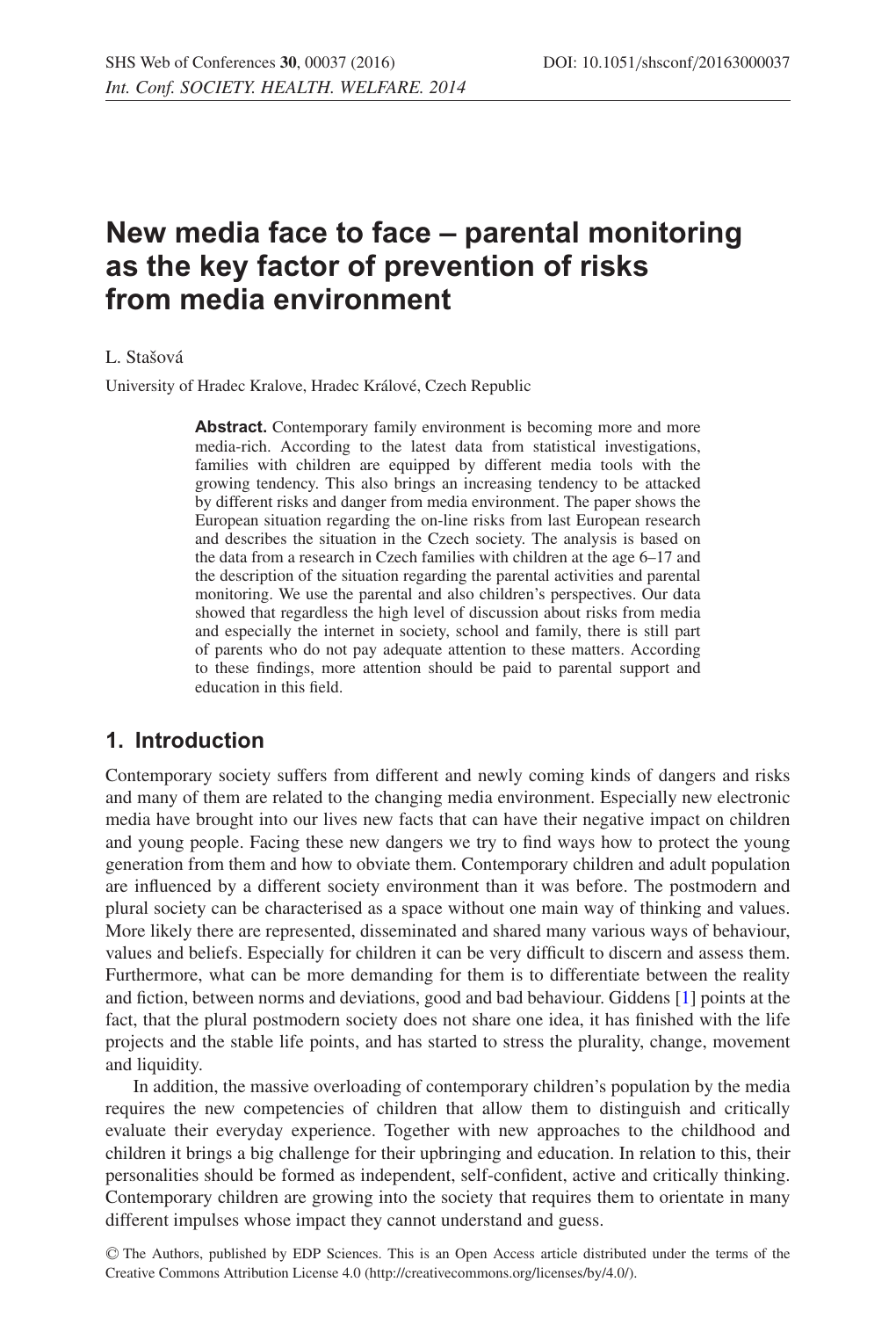<span id="page-1-0"></span>**Table 1.** Classification of countries by children's internet use and online risk (*Source*: EU Kids Online, 2009, p. 17).

|                    | Children's internet use |  |                                  |  |                           |
|--------------------|-------------------------|--|----------------------------------|--|---------------------------|
| <b>Online risk</b> | Low $(65%)$             |  | <b>Medium</b><br>$(65\% - 85\%)$ |  | High $(>\!\!\sqrt{85\%})$ |
| Low                | Cyprus                  |  | France                           |  |                           |
|                    | Italy                   |  | Germany                          |  |                           |
| <b>Medium</b>      | Greece                  |  | Austria                          |  | Denmark                   |
|                    |                         |  | Belgium                          |  | Sweden                    |
|                    |                         |  | Ireland                          |  |                           |
|                    |                         |  | Portugal                         |  |                           |
|                    |                         |  | Spain                            |  |                           |
| <b>High</b>        |                         |  | Bulgaria                         |  | Estonia                   |
|                    |                         |  | Czech Republic                   |  | <b>Iceland</b>            |
|                    |                         |  |                                  |  | Netherlands               |
|                    |                         |  |                                  |  | Norway                    |
|                    |                         |  |                                  |  | Polands                   |
|                    |                         |  |                                  |  | Slovenia                  |
|                    |                         |  |                                  |  | UK                        |
|                    |                         |  |                                  |  |                           |

### **2. New society – new dangers**

The impact of various factors in socialization of contemporary young generation is intensified by the influence of new and increasingly mobile communication technologies. According to statistical evidence in recent years, the saturation of households and societies with electronic media has an incredibly growing tendency. The changing family environment has been pointed out especially in last decades in the context of growing number of new modern electronic media that have appeared in families and households [\[2](#page-4-1)[–6\]](#page-4-2). According to that, many hidden risks through media content and media messages have entered into the family privacy. In this context, media-rich homes with a number of mobile devices bring new risks for contemporary children and youths. In the Czech society, already at the beginning of the 20th century Sak [\[7](#page-4-3)] speaks about high availability of media among the young generation and points at the high saturation (even oversaturation) with these tools. Parent's education and regulation of media activities become more difficult when more media technologies occur in households and influence the everyday family life.

Among the dangers we face today in relation to the new media we can specify especially sexually/violently oriented images, cyber grooming, getting information about self-harm, suicide or anorexia, cyber bullying, social isolation, giving out personal/private information, etc., Kraus [\[8\]](#page-4-4) points out at the importance of discussion about social risks and social deviations in context of characteristics of contemporary society and family. Otherwise, all these risks have many different types and stages. In relation to the data from the survey EU Kids Online from 2009 [\[9](#page-4-5)], we can classify countries by children's internet use and online risk (see Table [1\)](#page-1-0).

According to this overview we can observe that among countries with the low children's internet use and low online risks belong Cyprus and Italy. On the other end of this continuum (which means with high use and online risks) appear Estonia, Iceland, Netherlands, Norway, Poland, Slovenia and the UK. The Czech Republic has been ranked as the country with a medium use and high risks. It is not the coincidence that the biggest group of countries can be found in the space with high use and high risks. The more internet use we can find in the country, the more risks can occur. This finding supports importance of prevention and treatment with these dangers at various levels in each society. Parental monitoring and parental involvement in media education belong to them too.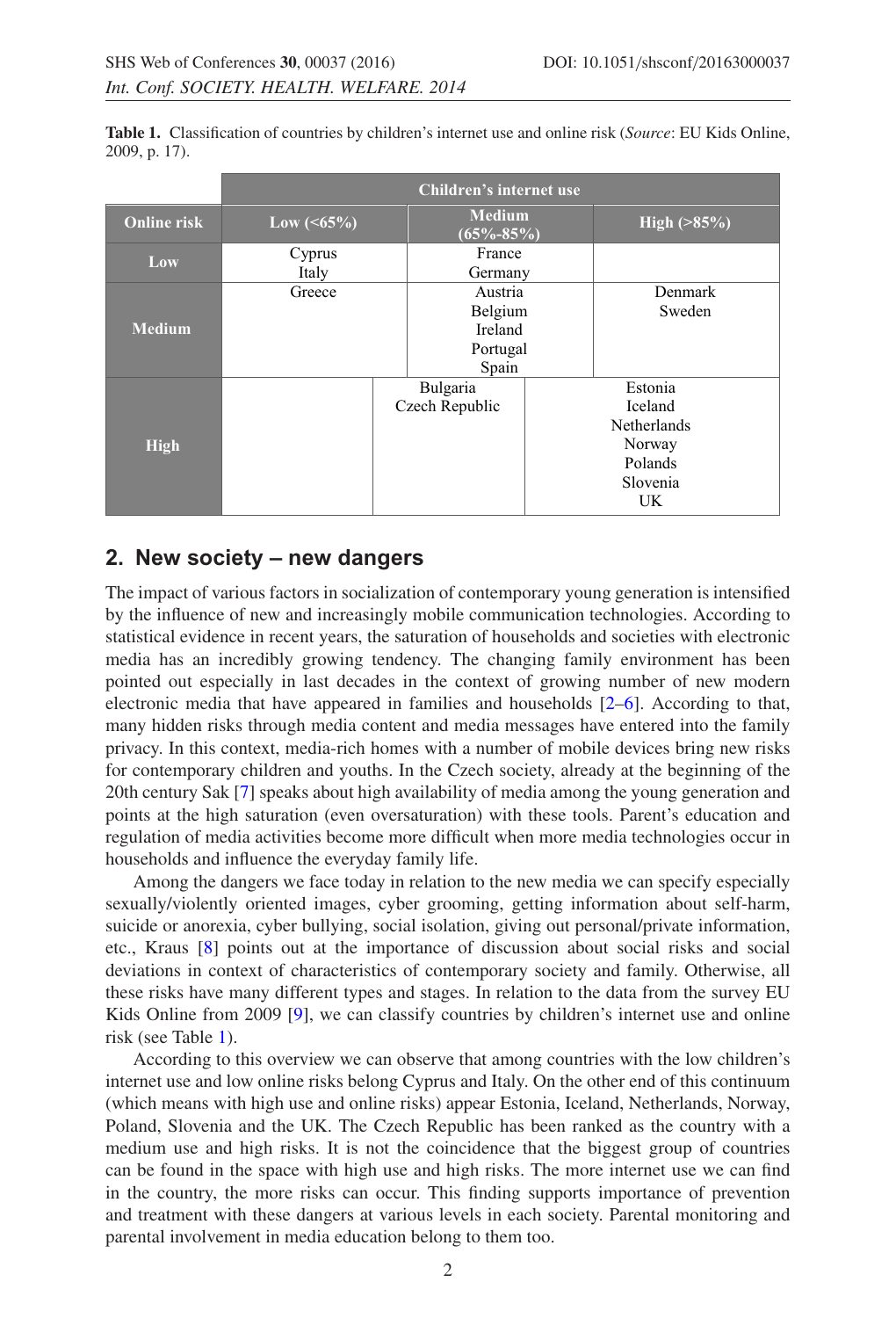|                                      | Very often | <b>Sometimes</b> | <b>Never</b> |
|--------------------------------------|------------|------------------|--------------|
| By giving the exact time or restrict | 42.8       | 47.2             | 10.0         |
| the time they can spend with media   |            |                  |              |
| By active interest in                | 50.9       | 43.6             | 5.4          |
| the activities of my child           |            |                  |              |
| By coviewing, coworking              | 17.4       | 61.8             | 20.8         |
| By discussion of the media content   | 49.0       | 45.9             | 5.1          |
| and activities of my child           |            |                  |              |
| I rely on his/her own responsibility | 26.3       | 40.8             | 32.8         |

**Table 2.** How do parents try to teach children to cope with media? (%).

#### **2.1 Parental monitoring – prevention in family?**

In this context we can ask questions: "Are contemporary parents aware of risks from virtual environment? What do they usually do to protect their children?"According to the mostly used types of parental monitoring related to the media we can talk about restrictive mediation, co-viewing and instructive/active mediation  $[10-12]$  $[10-12]$ . There are no doubts about the fact that, in reduction of risks, the active mediation is the most effective which also has long-term effects. Parents can influence the children's access, usage and attitudes toward media tools and media content. In 2008 European parents mostly declared worries about sexual/violent content (65%) and being a victim of online grooming (60%) [\[13\]](#page-5-2). Likely, we can conclude that parental worries have been connected with facing some kind of negative content and with a possibility to be attracted by somebody who wants to harm their children.

As with most media, parents reported various strategies for mediating their children's online activities. These included, first, imposing rules and restrictions, second, social approaches – watching, sharing, talking and third, using technical tools about the internet such as filtering, monitoring [\[9](#page-4-5)]. According to the findings in EU Kids Online survey, in high risk countries, parents perceive that children have lower coping skills and vice versa. High risk/low coping countries included Estonia, Bulgaria, Poland and also the Czech Republic. On the basis of these results we could talk about the Czech population as about with high risks and low developed strategies for coping with media effects. In the next part of the text we show the Czech situation from the closer perspective.

#### **2.2 Czech situation in parental mediation**

The data presented in this text come from our quantitative research carried out among the Czech families with children aged 6–17 in the year 2012. We used self-administered questionnaires and tried to involve both parents in families. Finally, our sample included 523 mothers and 439 fathers. We also asked the children for their views regarding their parental activities and attitudes. Older children completed a questionnaire, younger school children were asked by an interviewer who wrote the responses down in the form. We obtained data from 466 children (233 boys and 233 girls) and afterwards could compare parents'and children's answers.

As noted earlier, we wanted to answer questions related to the activities parents do to protect their children and to show them how to cope with media. Interviewed parents declared that the most used way was to be active in asking child about his/her activities and to talk with him/her about the media content. Furthermore, it was also frequently mentioned to give the exact time or restrict the time children can spend with media. Almost one third of parents never rely on responsibility of their children. This was especially linked to parents with smaller children.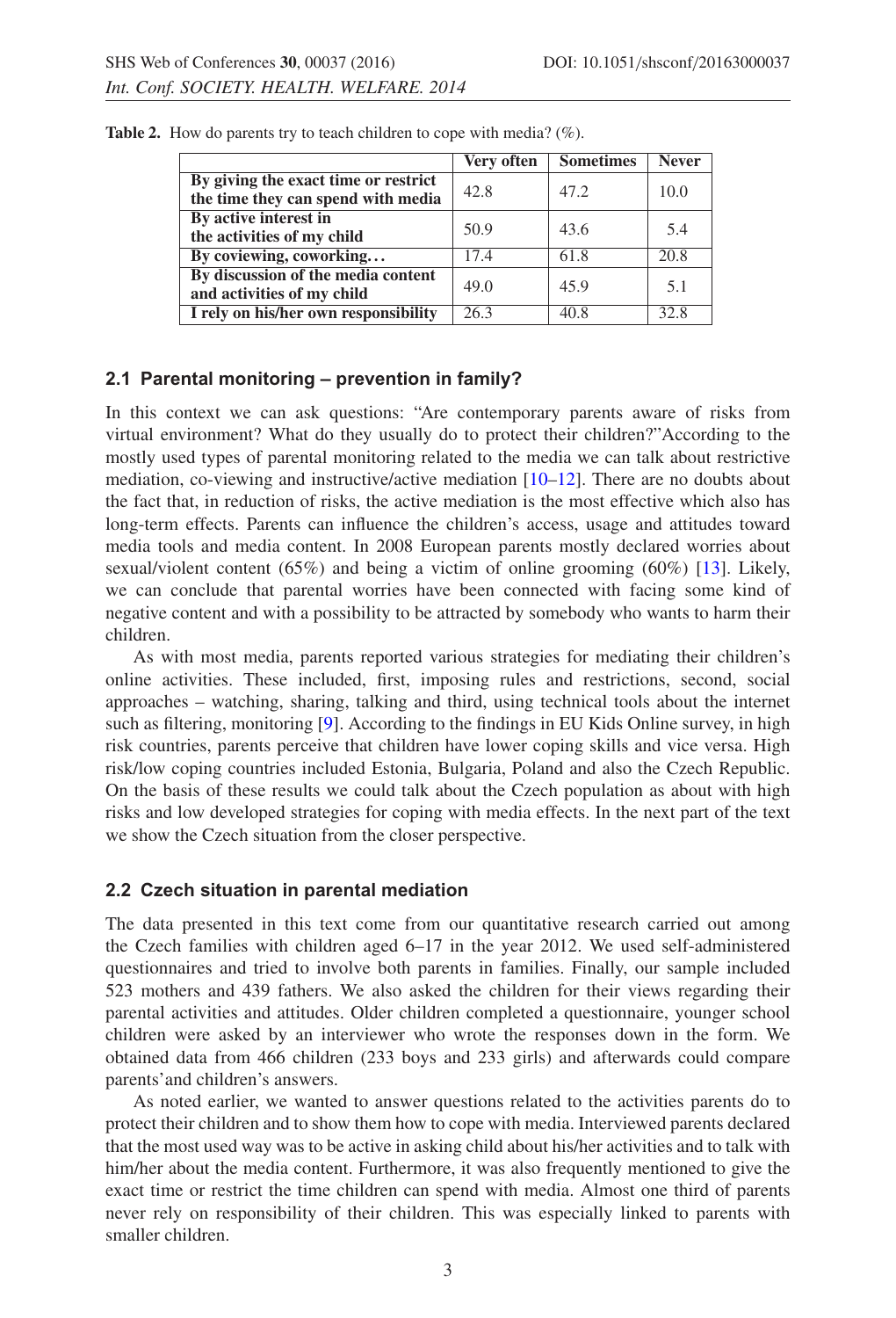|                              | <b>Parental perspective</b> |                       | <b>Children's perspective</b> |                       |  |
|------------------------------|-----------------------------|-----------------------|-------------------------------|-----------------------|--|
|                              | About time $(\%)$           | About content $(\% )$ | About time $(\% )$            | About content $(\% )$ |  |
| PС                           | 68.0                        | 68.5                  | 65.2                          | 50.6                  |  |
| ТV                           | 60.8                        | 73.3                  | 56.2                          | 58.6                  |  |
| Video and<br><b>PC</b> Games | 61.0                        | 54.8                  | <b>XXXX</b>                   | 32.6                  |  |

<span id="page-3-0"></span>**Table 3.** Discussion about media use in family.

**Table 4.** Frequency of discussion about media topics in family.

| Discussion in family about what | Children's         | <b>Parental</b> |
|---------------------------------|--------------------|-----------------|
| the children have watched on    | <b>Perspective</b> | perspective     |
| TV, done on PC, etc.            | $(\%)$             | $(\%)$          |
| Every time                      | 4.7                | 4.2             |
| Very often                      | 26.0               | 38.2            |
| Sometimes                       | 39.1               | 45.4            |
| Rarely                          | 21.0               | 10.4            |
| Never                           | 8.8                | 1.6             |

As a result of that we tried to find out how children reflect activities of their parents. When we asked children about this topic, we could observe some discrepancies in their answers in comparison to their parents. Parents were significantly more persuaded about talking with children about the media content (regardless the type of media) than their children declared (Table [3\)](#page-3-0). Distortions could be found on both sides. Parents could overestimate their efforts due to the desire to be seen as "a good father/mother". Contrary to this, children could underestimate the efforts of their parents just because they do not pay attention when parents try to talk to them about these matters. In any case, some space for supporting efforts of contemporary parents could be seen. The data showed that almost half of them (or even more of them), never discuss content of video and PC games with their children. Secondly, also discussion about PC content seems to be at the low level and there is still much to do for the improvement. When we compared answers of parents and their children, we could find a gap between them at about 10%.

When we measured the level of discussion about media in families, we were also interested in findings about a frequency of these discussions. This question was more connected with every day routines in families. Almost one third of children declared that their parents rarely or never discuss with them what they have watched on TV, done on PC, etc. A surprising finding could be that nearly 5% of children and their parents demonstrated the same level of discussion at every time. We could somehow call these families "intensive families". Another research could find out that families that tend to do their activities together also tend to communicate more frequently.

Moreover, we asked the question of whether parents talk to children about their activities on PC, programs on TV, etc.; 4.7% of children said that parents always ask them, while 8.8% of children said that they never ask them.

Next, mothers turned out to be the main initiators of the discussions (51.6% of cases). This was confirmed by parents'data. Children initiated discussions less often (18.9%) and fathers did that very rarely (9.9%). Further, there were various combinations of participants in the family discussions (me and my mom, me and my dad, parents together, etc.). In addition, children and parents view the extent to which they talk about the content of TV programs differently. Children mainly feel the absence of discussions about the TV content; nearly 30% of children reported that their parents seldom or never talk to them about this matter.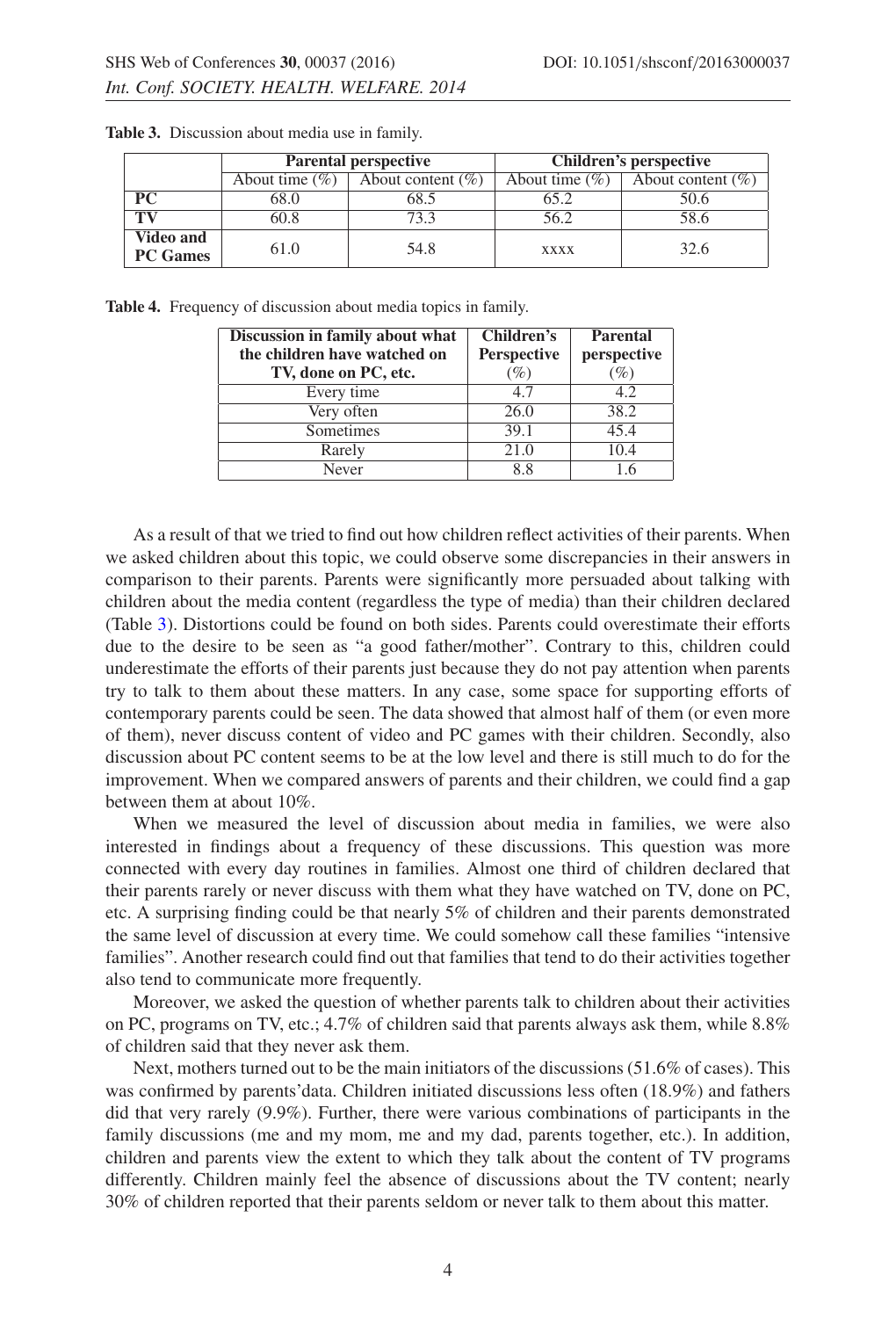When an inappropriate scene appears on the TV, parental reactions were described as follows: children said that 12% of parents usually cover children's eyes, 12.9% of parents turn off the television, 26.5% of parents do not react in any way, more than a third (33.5%) of parents send the child away and 17.2% of parents choose another solution. Only 17% of parents talk regularly to their children about what they should not see on television or do on computer. 19% of children responded that their parents never talk to them about these matters, which is alarming. The relation of the issue to the age of children is apparent. The older the children, the lower the frequency of discussions about media contents in the family (chi-square  $= 55.299$ ,  $p < 0.001$ ). Gender differences between children were not found.

In our survey we also tried to show the situation that parents, when they are not at home, do not allow their children to watch TV or PC. Children were asked what their parents would do when they come home. 57% of the interviewed children responded that their parents would not check if they had watched. Checking declared almost one third of children (34.4%). If parents realise that children have not kept to their prohibition, they would talk to the children about this matter. Secondly, they would punish their children and nearly 13% of them would not do anything. Overall, we could assume that parents rely on active monitoring and try to instil their children values and attitudes they confess. On the other hand, what should not be forgotten are the liberal attitudes of a part of contemporary parents who do not apply any kind of monitoring and mediation.

## **3. Conclusion**

Parental monitoring and parental mediation in active way together with other ways and tools that can be used create a good basis for a family to prevent media risks. However, importance of being involved in children's lives and share everyday activities and thoughts of children, communicate and discuss media content with them, could be perceived as a very good way for prevention. All the dangers that could harm contemporary young population can be weakened by active interest of their social environment. A high level of responsibility of today's parents is without any discussions. What is also important is the support from other social actors and the social system that allows them to spend their energy and time in their family activities and that supports their knowledge and availability of information as much as possible.

#### <span id="page-4-0"></span>**References**

- [1] A. Giddens, Runaway World: How Globalization is Reshaping Our Live (Routledge, 2000).
- <span id="page-4-1"></span>[2] S. Livingstone, Young People and New Media (Sage, London, 2002).
- [3] S. C. Watkins, The Young & The Digital (Beacon Press, Boston, 2009).
- [4] H. Jenkins, et al., Confronting The Challenges of Participatory Culture. Media Education for the 21st Century (MIT Press, Cambridge, Massachusetts, 2009).
- [5] S. Turkle, Alone Together (Basic Books, New York, 2011).
- <span id="page-4-2"></span>[6] B. Vittrup, S.K. Snider, K. Rose, J. Rippy, Parental perceptions of the role of media and technology in their young children's lives. Jour. of Early Child. Research, 12, 1– 12 (2014).
- <span id="page-4-3"></span>[7] P. Sak, Proměny české mládeže (Petrklíč, Praha, 2000).
- <span id="page-4-4"></span>[8] B. Kraus, Rodina a sociální deviace (Gaudeamus, Hradec Králové, 2014).
- <span id="page-4-5"></span>[9] EU Kids Online:Final Report, http://www.lse.ac.uk/media@lse/research/ EUKidsOnline/EU%20Kids%20I%20(2006-9)/EU%20Kids%20Online%20I% 20Reports/EUKidsOnlineFinalReport.pdf (2009).